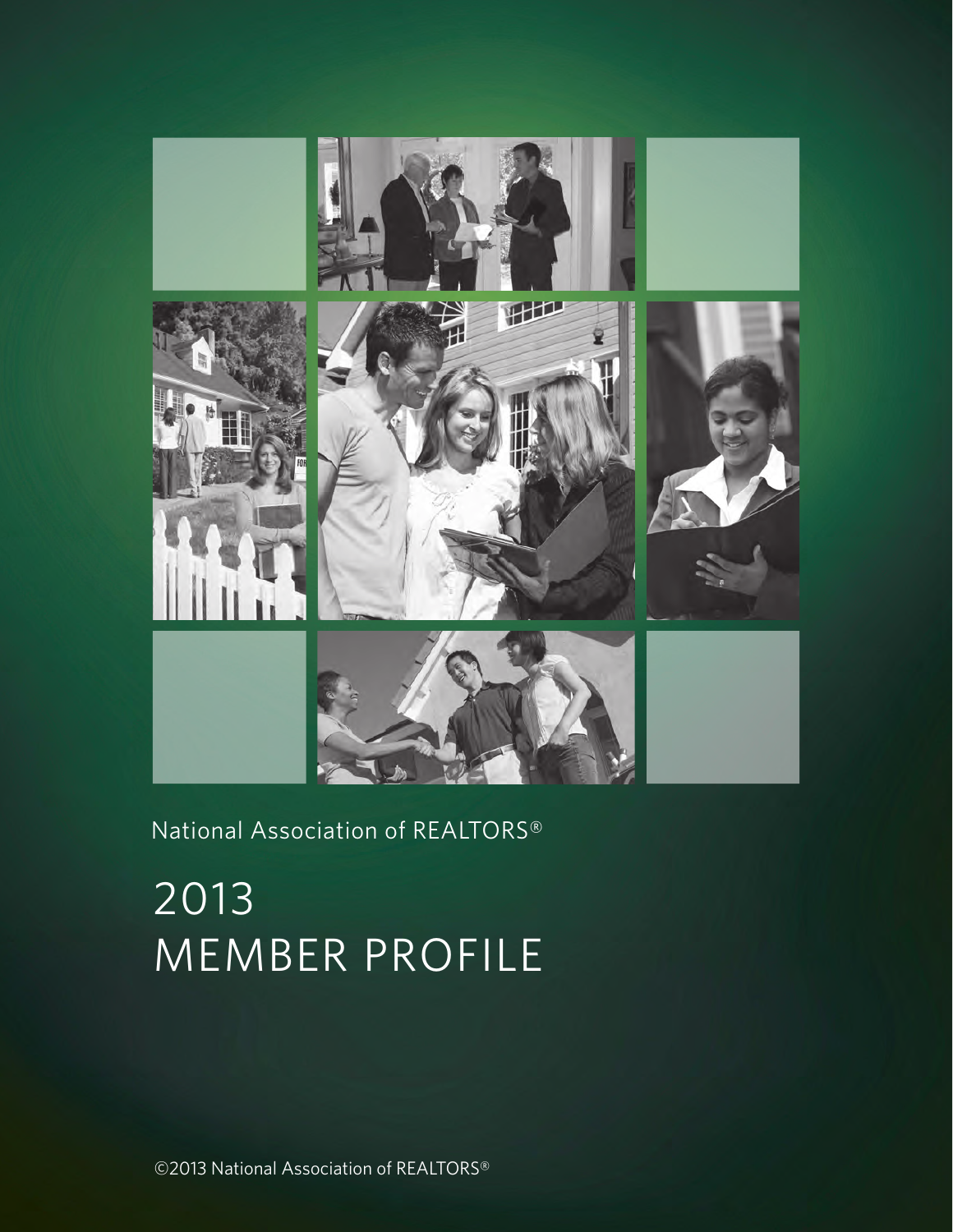National Association of Realtors® | Member Profile 2013 **5**

## **Introduction**

In 2012, many areas of the country started to see both<br>home sales and prices rebounding. Unlike in past years,<br>however, those markets still struggling saw not a shortage n 2012, many areas of the country started to see both home sales and prices rebounding. Unlike in past years, of buyers but a shortage of sellers. Inventory dropped from months of supply to just a few weeks in many markets. Survey data from the *Investment and Vacation Home Buyers Survey* show that investment buyers remained high, but many primary home buyers were also coming back into the market. Data from the *Profile of Home Buyers and Sellers* survey showed that both home buyers and home sellers wanted to and did work with a professional real estate agent or broker at higher rates than seen in past years. Clients continue to want the expert professional advice that members of the National Association of REALTORS® have provided in the past and continue to provide, as this year's report illustrates.

For the second year in a row, the median gross income of REALTORS® rose from the previous year. The typical income among members was \$43,500 in 2012, rising from \$34,900 in 2011. The rise in member income is reflective in the increase in business activity, as well. The typical brokerage specialist had 12 transaction sides in 2012 compared to 10 transaction sides in 2011. Members reported that they typically had one transaction side involving a foreclosure and one transaction side involving a short sale. The brokerage sales volume rose to \$1.5 million in 2012 from \$1.3 million in 2011. Property managers managed the most properties on record from this survey, a median of 49 properties each, which is a reflection of the strong rental market in 2012.

The typical REALTOR® is an independent contractor affiliated with an independent company catering to local markets. Members typically have been with their firm for seven years—a rise from six years in the prior year's survey.

*Jessica Lautz Thomas Doyle* May 2013

While there are new members entering the profession, there is a decline in members leaving the profession, which has increased both the age and the median years of experience of members. The typical member has 13 years of experience compared to 11 years in the last report.

The median age of REALTORS® has steadily increased in recent years from 51 years of age in 2007 to 57 in 2013. The majority of members are women with a college education. REALTORS® frequently have had careers in other fields prior to real estate, the most common being in management, business, and financial professions, followed by sales and retail. Only 6 percent indicated that real estate is their first career.

REALTORS® are embracing new technologies and marketing strategies that buyers are finding useful in their home search process, including websites, blogs, and social media. In addition to membership in the National Association of REALTORS®, real estate professionals have other ways of distinguishing themselves, including affiliate memberships, professional designations, and certifications. Many REALTORS® took advantage of each of these opportunities. Short Sales and Foreclosures (SFR) remains the most popular certification, following a three year trend.

Looking forward, 80 percent of REALTORS® are very certain they will remain in the market for two more years. The share is higher than last year, indicating the optimism that is seen in today's market. Newer members in the business are less certain they will remain in real estate, while more seasoned members are more certain.

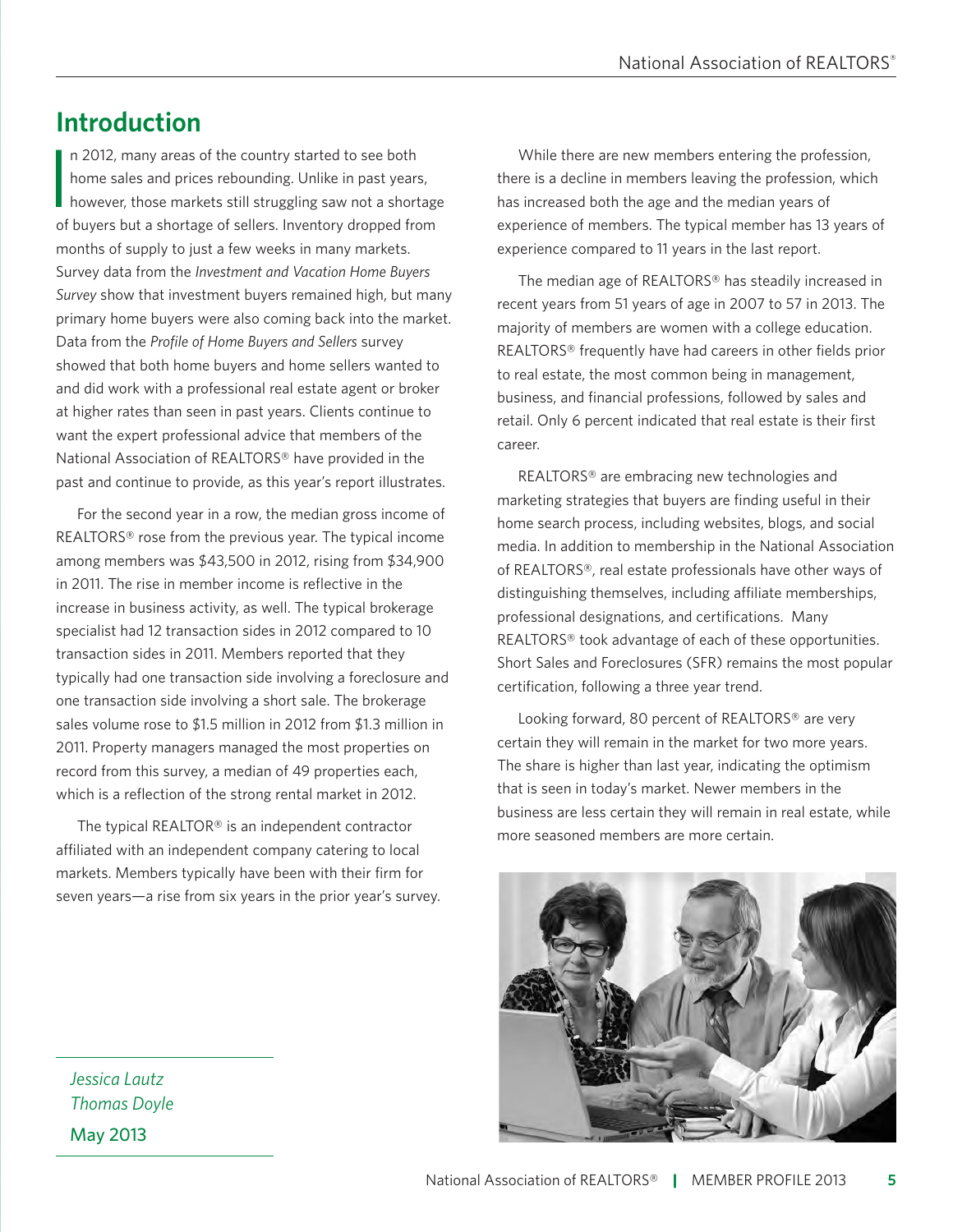### **Highlights**

#### **Business Characteristics of REALTORS®**

- Fifty-six percent of REALTORS<sup>®</sup> were licensed as sales agents, and eight in ten members specialize in residential brokerage.
- $\blacksquare$  The typical REALTOR<sup>®</sup> has 13 years of experience.
- Seventeen percent of members have at least one personal assistant.
- Seventy percent of REALTORS<sup>®</sup> reported having a website for at least five years, 12 percent reported having a real estate blog, and 56 percent of members are using social media.
- The most commonly found information on websites, among both commercial and residential REALTORS®, is the member's own listings.
- Eight in ten REALTORS<sup>®</sup> are certain they will remain in the business for two more years—a rise from 76 percent in last year's report.



#### **Business Activity of REALTORS®**

- $\blacksquare$  In 2012, the typical agent had 12 transactions—higher than the previous year when the typical agent had 10 transactions.
- Twenty-four percent of residential brokerage specialists had at least one commercial transaction side in the last year.
- The typical agent had one transaction side involving a foreclosure and one transaction side involving a short sale.
- $\blacksquare$  The typical agent had a sales volume of \$1.5 million in 2012, up from \$1.3 million in 2011.
- For the third year in a row, the difficulty in obtaining mortgage financing was the most cited reason for potential clients being limited.
- The typical property management specialist managed 49 properties in 2012—the highest number on record in this survey, which is reflective of the strong rental conditions.
- Most REALTORS® worked 40 hours per week in 2012, a trend that has continued for several years.
- $\blacksquare$  The typical REALTOR<sup>®</sup> earned 21 percent of their business from repeat clients and customers and 21 percent through referrals from past clients and customers.
- REALTORS<sup>®</sup> spent a median of \$220 to maintain a website in 2012.
- $\blacksquare$  Members typically brought in four inquiries and 4 percent of their business from their website.

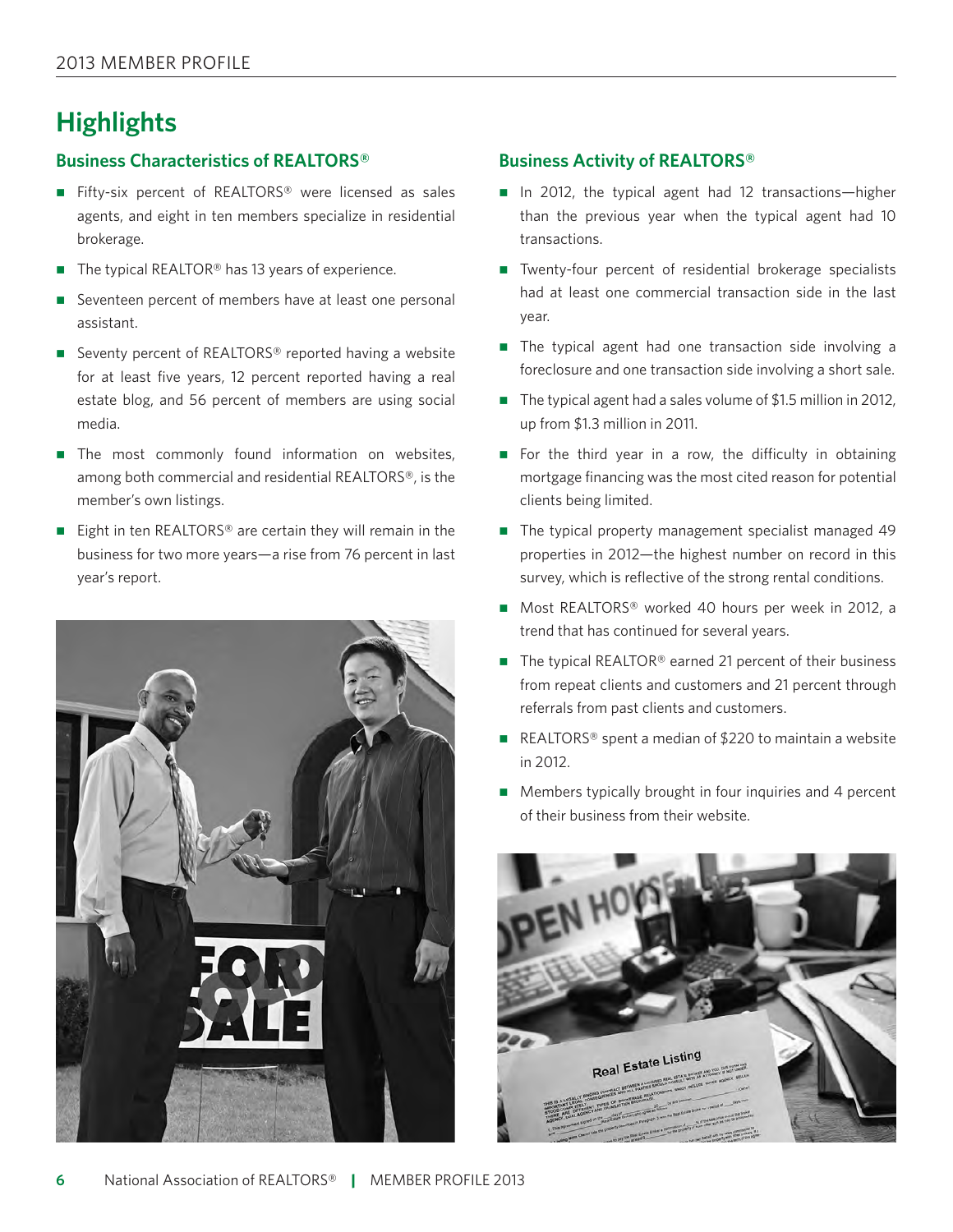# **Highlights**

### **Income and Expenses of REALTORS®**

- $\blacksquare$  Percentage split-commission is the prevailing method for REALTOR® compensation, with roughly seven in ten respondents indicating this method of compensation, similar to past years.
- $\blacksquare$  The median gross income of REALTORS<sup>®</sup> was \$43,500 in 2012, up from \$34,900 in 2011.
- REALTORS<sup>®</sup> with 16 years or more experience had a median gross income of \$57,300 compared to REALTORS® with 2 years or less experience who had a median gross income of \$9,700.
- The median business expenses rose to  $$4,900$  in 2012 from \$4,520 in 2011.
- $\blacksquare$  The largest single expense category for most REALTORS® was vehicle expenses, which increased to \$1,790 in 2012 from \$1,770 in 2011.

### **Office and Firm Affiliation of REALTORS®**

- Fifty-six percent of REALTORS<sup>®</sup> are affiliated with an independent company.
- Eight in ten members are independent contractors with their firms.
- $\blacksquare$  The typical REALTOR<sup>®</sup> works at a firm that employs 23 agents and brokers.
- $\blacksquare$  The median tenure for REALTORS® with their current firm increased to seven years.
- $\blacksquare$  Ten percent of REALTORS® worked for a firm that was bought or merged in the past two years.



### **Demographic Characteristics of REALTORS®**

- $\blacksquare$  The typical REALTOR<sup>®</sup> is a 57 year old white female who attended college and is a homeowner.
- Fifty-seven percent of all REALTORS<sup>®</sup> are female.
- Nineteen percent of members had a previous career in management, business or the financial sector and 15 percent had a previous career in sales or retail. Only 6 percent of members reported real estate was their first career.
- Seventy-seven percent of REALTORS<sup>®</sup> said that real estate was their only occupation, and that number jumps to 83 percent among members with 16 or more years of experience.
- $\blacksquare$  The median gross income of REALTOR® households was \$99,400 in 2012, which is an increase from \$94,100 in 2011. This is a two year increase in household income among members.
- A substantial majority of REALTORS<sup>®</sup> 87 percent own their primary residence.

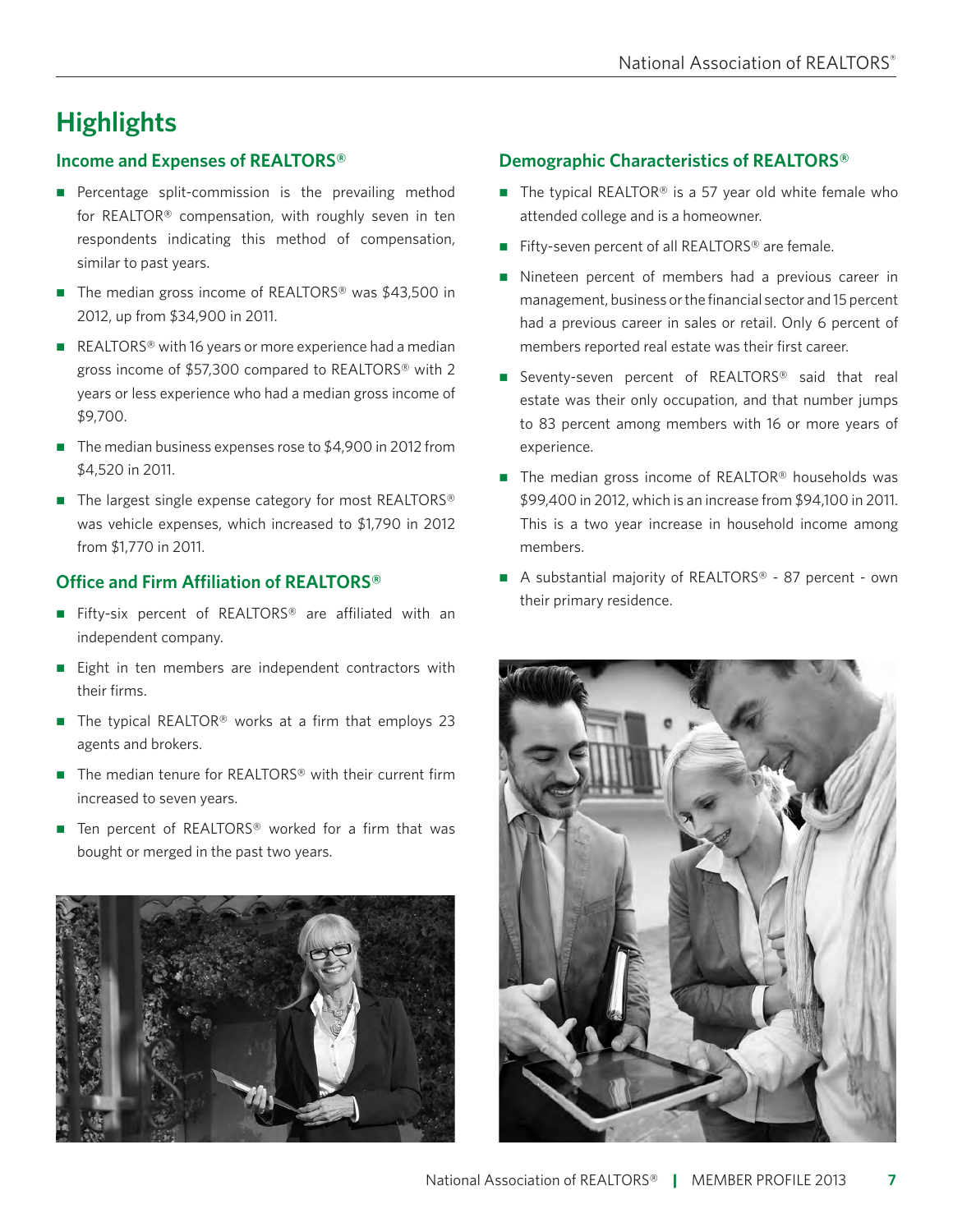### **Methodolgy**

I n January 2013, NAR mailed out a 72 question survey to a random sample of 58,068 REALTORS®. An identical questionnaire was also distributed via e-mail to the same members to fill out a Web-based online version if preferred. The Tailored Survey Design Method was used to survey the sample, which includes a mailing of the questionnaire and a re-mailing to the same sample. Using this method, a total of 4,883 responses were received, including 3,171 via hard copy mail survey and 1,712 via the Web-based survey. After accounting for undeliverable questionnaires, the survey had an adjusted response rate of 8.4 percent.

Survey responses were weighted to be representative of state level NAR membership. Information about compensation, earnings, sales volume and number of transactions is characteristics of calendar year 2012, while all other data are representative of member characteristics in early 2013.

The National Association of REALTORS® is committed to equal opportunity in the real estate industry. In accordance with this commitment, racial and ethnic information was collected and is included in this report.

Where relevant, REALTOR® information is broken into subgroups based on the license held by members of NAR: a broker, broker-associate or sales agent license. The term "broker" refers to REALTORS® holding a broker or broker associate license unless otherwise noted. In some cases, information is presented by REALTORS® main function within their firm or their real estate specialty regardless of the type of license held.

The primary measure of central tendency used throughout this report is the median, the middle point in the distribution of responses to a particular question or, equivalently, the point at which half of the responses are above and below a particular value. Data may not be comparable to previous Member Profile publications due to changes in questionnaire design.



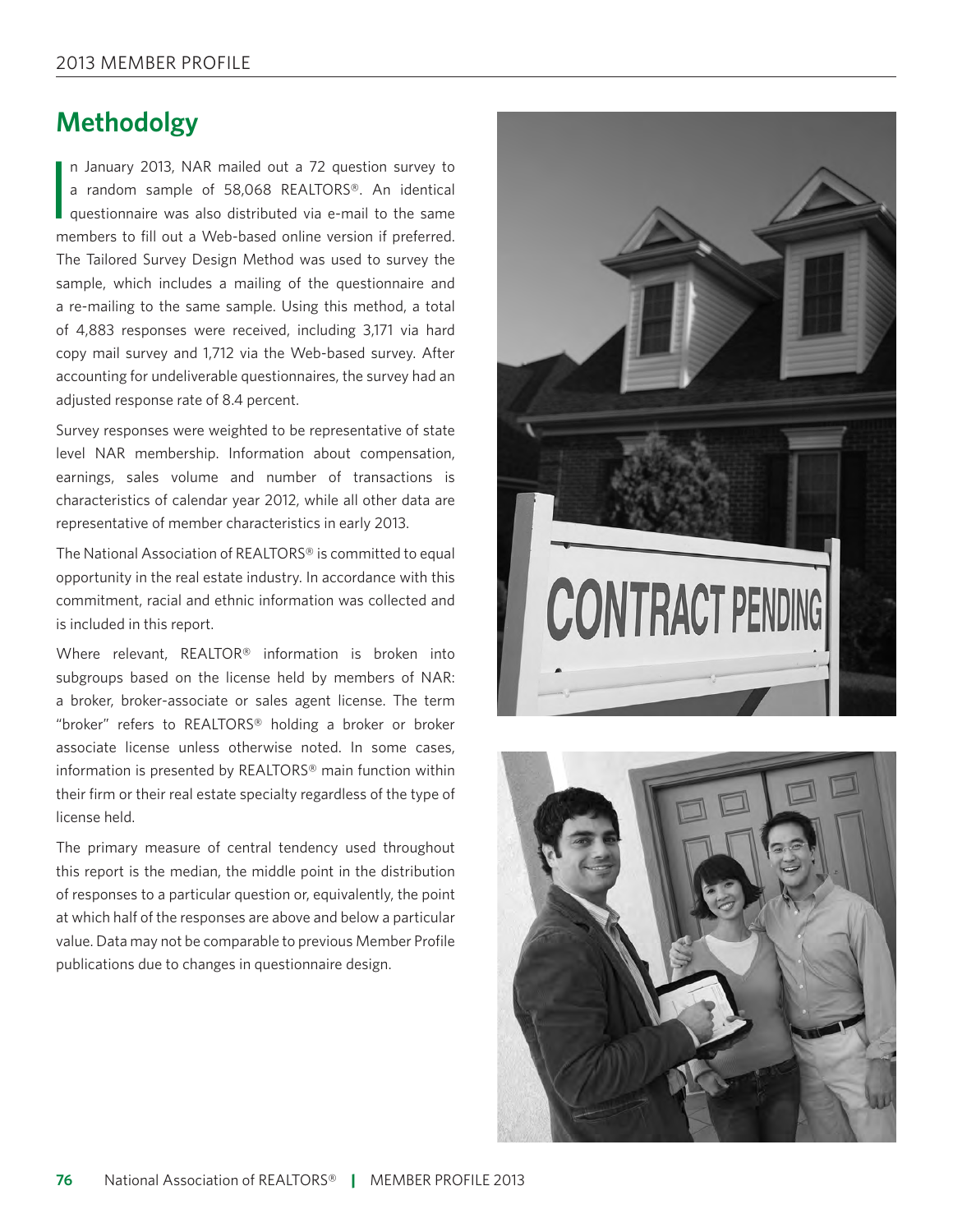### **List of Exhibits**

### Chapter 1: BUSINESS CHARACTERISTICS OF REALTORS®

- Exhibit 1-1 REALTORS® BY TYPE OF LICENSE
- EXHIBIT 1-2 SPECIALTY AND MAIN FUNCTION OF REALTORS®
- Exhibit 1-3 PRIMARY BUSINESS SPECIALTY OF BROKER/BROKER ASSOCIATE LICENSEES, 1999-2013
- Exhibit 1-4 PRIMARY BUSINESS SPECIALTY OF SALES AGENT LICENSEES, 1999-2013
- EXHIBIT 1-5 SECONDARY BUSINESS SPECIALTY OF REALTORS®
- Exhibit 1-6 REAL ESTATE EXPERIENCE OF REALTORS®, BY MAIN FUNCTION
- Exhibit 1-7 INCOME FROM PRIMARY REAL ESTATE SPECIALTY, BY YEARS OF EXPERIENCE
- Exhibit 1-8 INCOME FROM PRIMARY REAL ESTATE SPECIALTY, BY NUMBER OF HOURS WORKED
- Exhibit 1-9 NUMBER OF PERSONAL ASSISTANTS
- Exhibit 1-10 NUMBER OF PERSONAL ASSISTANTS, BY YEARS OF REAL ESTATE EXPERIENCE
- Exhibit 1-11 TASKS PERFORMED BY PERSONAL ASSISTANTS
- Exhibit 1-12 CHARACTERISTICS OF PERSONAL ASSISTANTS
- Exhibit 1-13 FREQUENCY OF USE OF COMMUNICATIONS AND TECHNOLOGY PRODUCTS
- Exhibit 1-14 FREQUENCY OF USE OF BUSINESS SOFTWARE
- Exhibit 1-15 PREFERRED METHOD OF COMMUNICATION WITH CLIENTS
- Exhibit 1-16 REALTOR'S® FIRM WEB PRESENCE
- Exhibit 1-17 REALTORS® WITH WebsiteS, BY LICENSE AND FUNCTION
- Exhibit 1-18 REALTORS® WITH WebsiteS, BY EXPERIENCE
- Exhibit 1-19 LENGTH OF TIME REALTORS® HAVE HAD A Website FOR BUSINESS USE
- Exhibit 1-20 INFORMATION ON REALTOR® WebsiteS
- EXHIBIT 1-21 REAL ESTATE BLOGS
- Exhibit 1-22 ACTIVE USE OF SOCIAL OR PROFESSIONAL NETWORKING WebsiteS
- Exhibit 1-23 AFFILIATE MEMBERSHIP OF REALTORS®
- Exhibit 1-24 PROFESSIONAL DESIGNATIONS AND CERTIFICATIONS OF REALTORS®
- Exhibit 1-25 RELOCATION ACTIVITY OF REALTORS®
- Exhibit 1-26 WILL REMAIN ACTIVE AS A REAL ESTATE PROFESSIONAL DURING THE NEXT TWO YEARS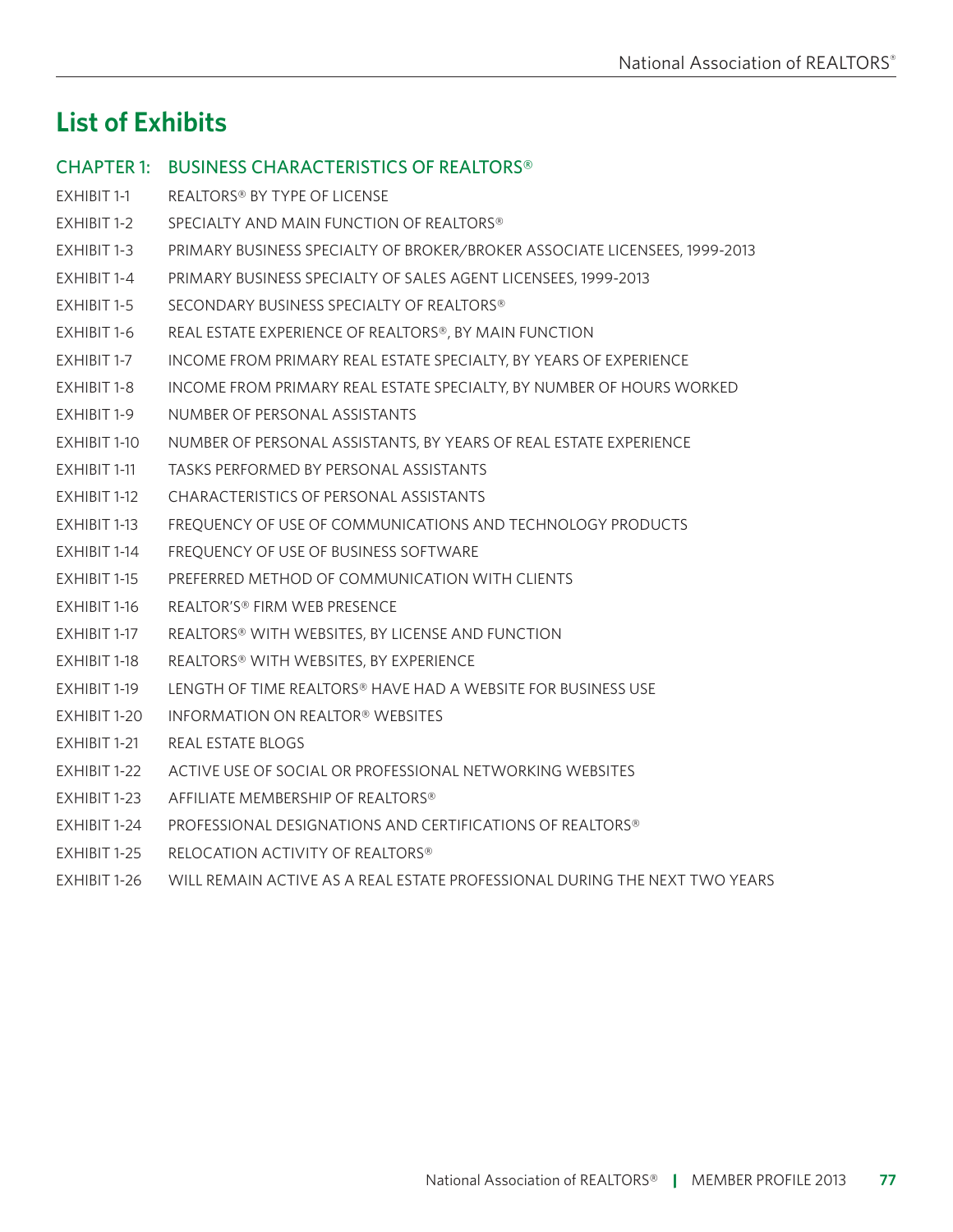### Chapter 2: BUSINESS ACTIVITY OF REALTORS® Exhibit 2-1 APPRAISAL: TYPES OF PROPERTIES APPRAISED Exhibit 2-2 APPRAISAL: NUMBER OF PROPERTIES APPRAISED, 2012 Exhibit 2-3 APPRAISAL: OTHER REAL ESTATE ACTIVITIES OF APPRAISAL SPECIALISTS Exhibit 2-4 BROKERAGE: AGENCY RELATIONSHIPS Exhibit 2-5 BROKERAGE: LISTINGS SOLD, 2012 Exhibit 2-6 BROKERAGE: NUMBER OF TRANSACTION SIDES OR COMMERCIAL DEALS, 2012 Exhibit 2-7 BROKERAGE: NUMBER OF TRANSACTION SIDES OR COMMERCIAL DEALS, BY EXPERIENCE, 2012 Exhibit 2-8 BROKERAGE: NUMBER OF TRANSACTION SIDES INVOLVING PROPERTIES IN FORECLOSURE, 2012 Exhibit 2-9 BROKERAGE: NUMBER OF TRANSACTION SIDES INVOLVING PROPERTIES IN FORECLOSURE, BY EXPERIENCE, 2012 Exhibit 2-10 BROKERAGE: NUMBER OF TRANSACTION SIDES INVOLVING SHORT SALES, 2012 Exhibit 2-11 BROKERAGE: NUMBER OF TRANSACTION SIDES INVOLVING SHORT SALES, BY EXPERIENCE, 2012 Exhibit 2-12 BROKERAGE: SALES VOLUME, 2012 Exhibit 2-13 BROKERAGE: SALES VOLUME, BY EXPERIENCE, 2012 Exhibit 2-14 THE MOST IMPORTANT FACTOR LIMITING POTENTIAL CLIENTS IN COMPLETING A TRANSACTION Exhibit 2-15 THE MOST IMPORTANT FACTOR LIMITING POTENTIAL CLIENTS IN COMPLETING A TRANSACTION, BY EXPERIENCE, 2012 Exhibit 2-16 BROKERAGE: WEBSITES WHERE REALTORS® PLACE THEIR LISTINGS Exhibit 2-17 PROPERTY MANAGEMENT: TYPES OF PROPERTIES MANAGED Exhibit 2-18 PROPERTY MANAGEMENT: NUMBER OF PROPERTIES MANAGED Exhibit 2-19 PROPERTY MANAGEMENT: MANAGEMENT FUNCTIONS PERFORMED Exhibit 2-20 HOURS WORKED PER WEEK Exhibit 2-21 REPEAT BUSINESS FROM PAST CONSUMERS AND CLIENTS, BY SPECIALTY, 2012 Exhibit 2-22 REPEAT BUSINESS FROM PAST CONSUMERS AND CLIENTS, BY EXPERIENCE, 2012 Exhibit 2-23 BUSINESS THROUGH REFERRALS FROM PAST CONSUMERS AND CLIENTS, BY SPECIALTY, 2012 Exhibit 2-24 BUSINESS THROUGH REFERRALS FROM PAST CONSUMERS AND CLIENTS, BY EXPERIENCE, 2012 Exhibit 2-25 BUSINESS ORIGINATED FROM AN OPEN HOUSE, BY SPECIALTY, 2012 Exhibit 2-26 BUSINESS ORIGINATED FROM AN OPEN HOUSE, BY EXPERIENCE, 2012 Exhibit 2-27 CUSTOMERS AND CLIENTS WHOSE PRIMARY LANGUAGE IS NOT ENGLISH, 2012 Exhibit 2-28 CUSTOMERS AND CLIENTS WHO WERE FOREIGN NATIONALS, 2012 Exhibit 2-29 EXPENDITURES TO MAINTAIN REALTOR® WEBSITE, 2012 Exhibit 2-30 CUSTOMER INQUIRIES GENERATED FROM WEBSITE, 2012 Exhibit 2-31 CUSTOMER INQUIRIES GENERATED FROM WEBSITE BY AMOUNT SPENT TO MAINTAIN, 2012 Exhibit 2-32 BUSINESS GENERATED FROM REALTOR® WEBSITE, 2012 Exhibit 2-33 BUSINESS GENERATED FROM REALTOR® WEBSITE, BY AMOUNT SPENT TO MAINTAIN, 2012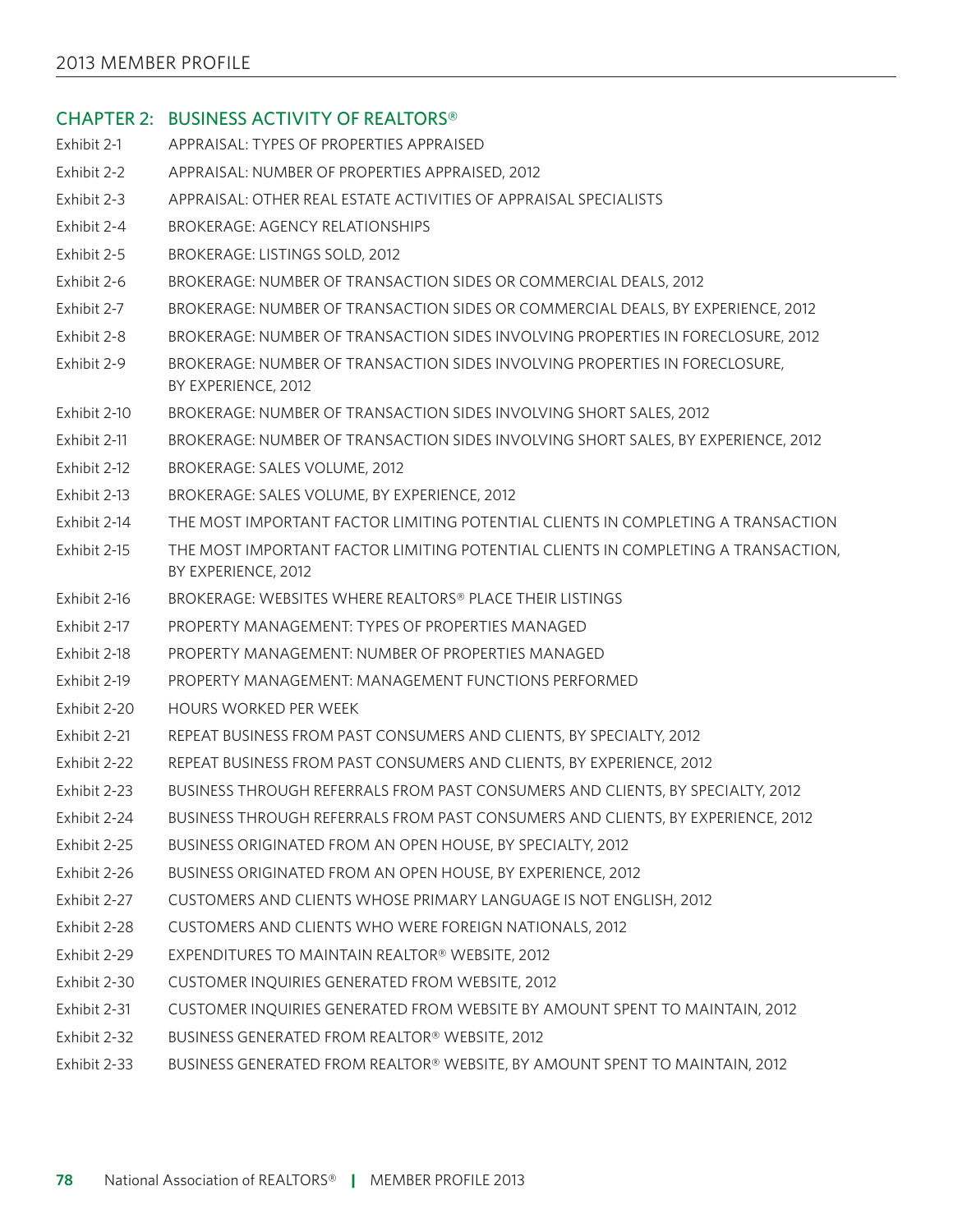### Chapter 3: INCOME AND EXPENSES OF REALTORS®

- Exhibit 3-1 COMPENSATION STRUCTURES FOR REALTORS®
- Exhibit 3-2 COMPENSATION STRUCTURES FOR REALTORS®, BY EXPERIENCE
- Exhibit 3-3 COMPENSATION STRUCTURES FOR REALTORS®, BY GROSS PERSONAL INCOME
- Exhibit 3-4 TOTAL REAL ESTATE BUSINESS EXPENSES, 2012
- Exhibit 3-5 TOTAL REAL ESTATE EXPENSES, BY GROSS PERSONAL INCOME, 2012
- Exhibit 3-6 ADMINISTRATIVE EXPENSES, 2012
- Exhibit 3-7 AFFINITY/REFERRAL RELATIONSHIP EXPENSES, 2012
- Exhibit 3-8 MARKETING OF SERVICES EXPENSES, 2012
- Exhibit 3-9 OFFICE LEASE/BUILDING EXPENSES, 2012
- Exhibit 3-10 PROFESSIONAL DEVELOPMENT EXPENSES, 2012
- Exhibit 3-11 BUSINESS PROMOTION EXPENSES, 2012
- Exhibit 3-12 TECHNOLOGY PRODUCTS AND SERVICES EXPENSES, 2012
- Exhibit 3-13 BUSINESS USE OF VEHICLE EXPENSES, 2012
- Exhibit 3-14 ANNUAL INCOME OF REALTORS®, 2012
- Exhibit 3-15 ANNUAL INCOME OF REALTORS®, BY MAIN FUNCTION, 2012
- Exhibit 3-16 ANNUAL INCOME OF REALTORS®, BY EXPERIENCE, 2012
- Exhibit 3-17 ANNUAL INCOME OF REALTORS®, BY HOURS WORKED, 2012
- Exhibit 3-18 BUSINESS CHARACTERISTICS AND ACTIVITY OF REALTORS®, BY GROSS PERSONAL INCOME

### Chapter 4: OFFICE AND FIRM AFFILIATION OF REALTORS®

- Exhibit 4-1 FIRM AFFILIATION, BY LICENSE TYPE AND FUNCTION
- Exhibit 4-2 FIRM AFFILIATION, BY SPECIALTY
- Exhibit 4-3 FIRM AFFILIATION, BY FIRM SIZE
- Exhibit 4-4 REALTOR® AFFILIATION WITH FIRMS
- Exhibit 4-5 SIZE OF FIRM, BY NUMBER OF COMMERCIAL AND RESIDENTIAL BROKERS AND AGENTS
- Exhibit 4-6 NUMBER OF OFFICES
- Exhibit 4-7 SIZE OF OFFICES, BY NUMBER OF COMMERCIAL AND RESIDENTIAL BROKERS AND AGENTS
- Exhibit 4-8 TENURE OF REALTORS® AT THEIR PRESENT FIRM
- Exhibit 4-9 BROKER OWNERSHIP INTEREST, 2012
- Exhibit 4-10 BENEFITS RECEIVED THROUGH FIRM, FAMILY, OR, PAYS OUT OF POCKET
- Exhibit 4-11 WORKED FOR A FIRM THAT WAS BOUGHT OR MERGED
- Exhibit 4-12 REALTORS® CHANGING FIRMS DUE TO CONSOLIDATION
- Exhibit 4-13 CHANGE IN COMPENSATION RESULTING FROM MERGER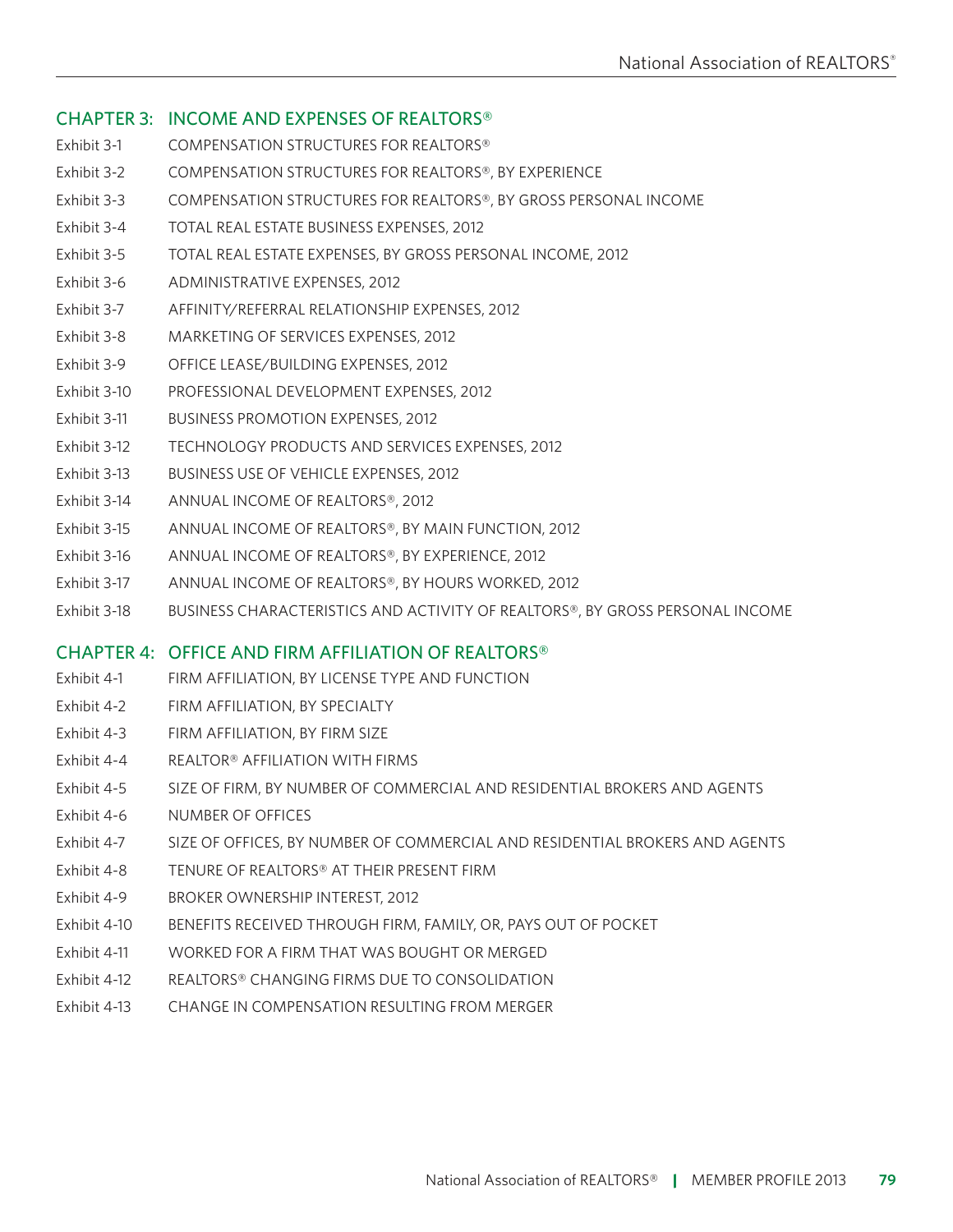#### Chapter 5: DEMOGRAPHIC CHARACTERISTICS OF REALTORS®

- Exhibit 5-1 GENDER OF REALTORS®, BY AGE
- Exhibit 5-2 GENDER OF REALTORS®, BY EXPERIENCE
- Exhibit 5-3 GENDER OF REALTORS®, BY FUNCTION
- Exhibit 5-4 AGE OF REALTORS®, 1999-2013
- Exhibit 5-5 AGE OF REALTORS®, BY FUNCTION
- Exhibit 5-6 AGE OF REALTORS®, BY REAL ESTATE EXPERIENCE
- Exhibit 5-7 FORMAL EDUCATION OF REALTORS<sup>®</sup>
- Exhibit 5-8 PRIOR FULL-TIME CAREERS OF REALTORS®
- Exhibit 5-9 PRIOR FULL-TIME CAREER OF REALTORS®, BY REAL ESTATE EXPERIENCE
- Exhibit 5-10 REAL ESTATE IS ONLY OCCUPATION
- Exhibit 5-11 MARITAL STATUS OF REALTORS®
- Exhibit 5-12 SIZE OF REALTOR® HOUSEHOLDS
- Exhibit 5-13 RACIAL AND ETHNIC DISTRIBUTION OF REALTORS®, BY REAL ESTATE EXPERIENCE
- Exhibit 5-14 RACIAL AND ETHNIC DISTRIBUTION OF REALTORS®, BY AGE
- Exhibit 5-15 GROSS HOUSEHOLD INCOME OF REALTORS®, BY REAL ESTATE EXPERIENCE, 2012
- Exhibit 5-16 REAL ESTATE IS PRIMARY SOURCE OF INCOME FOR HOUSEHOLD
- Exhibit 5-17 HOMEOWNERSHIP OF REALTORS®, BY AGE
- Exhibit 5-18 REAL ESTATE INVESTMENTS OF REALTORS®
- Exhibit 5-19 VOTING PATTERN OF REALTORS®
- Exhibit 5-20 LANGUAGE FLUENCY OF REALTORS®
- Exhibit 5-21 COUNTRY OF BIRTH OF REALTORS®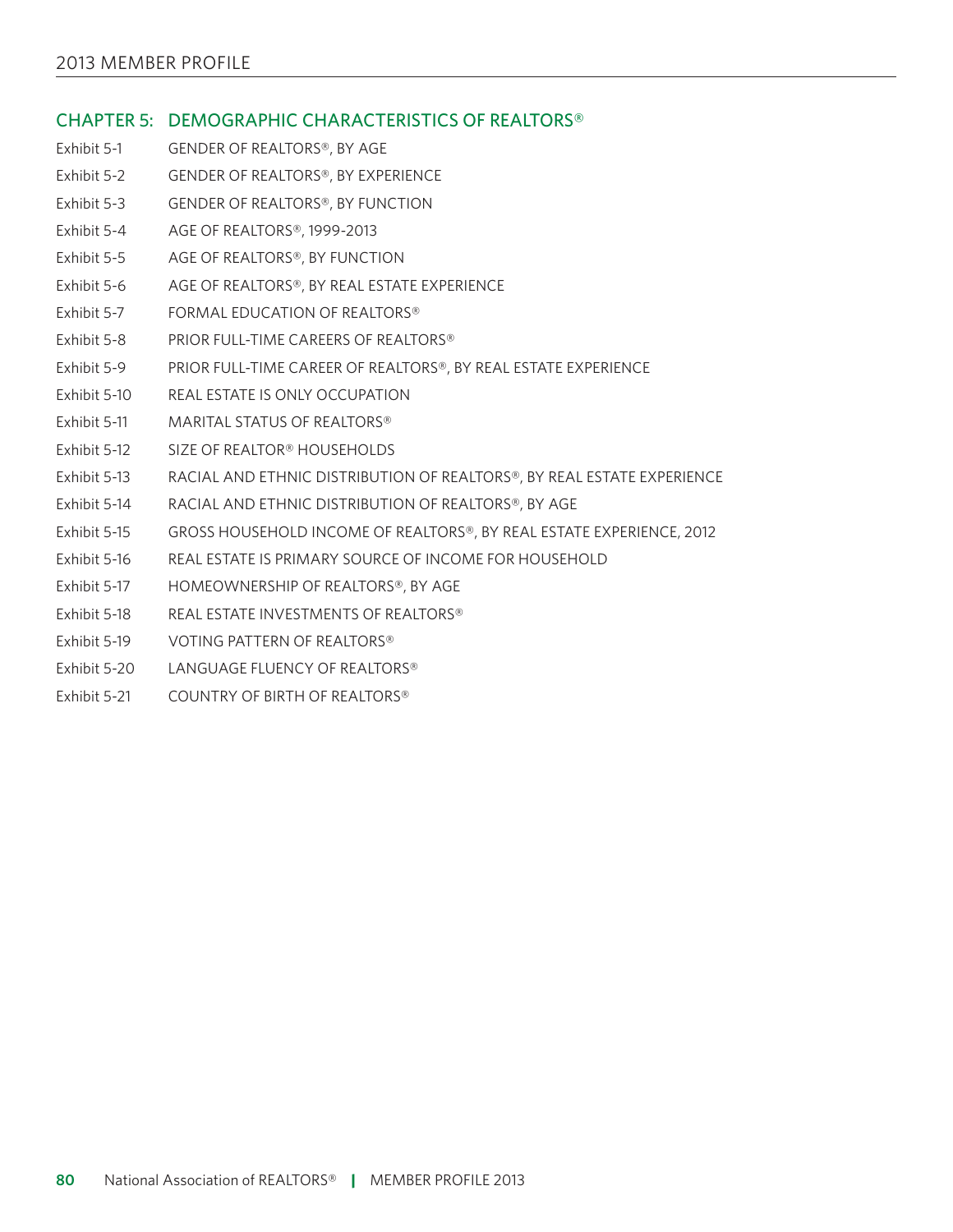

The National Association of REALTORS®, "The Voice for Real Estate," is America's largest trade association, representing 1.1 million members, including NAR's institutes, societies and councils, involved in all aspects of the real estate industry. NAR membership includes brokers, salespeople, property managers, appraisers, counselors and others engaged in both residential and commercial real estate.

The term REALTOR® is a registered collective membership mark that identifies a real estate professional who is a member of the National Association of REALTORS® and subscribes to its strict Code of Ethics.

Working for America's property owners, the National Association provides a facility for professional development, research and exchange of information among its members and to the public and government for the purpose of preserving the free enterprise system and the right to own real property.

#### NATIONAL ASSOCIATION OF REALTORS® RESEARCH DIVISION

The Mission of the National Association of REALTORS® Research Division is to collect and disseminate timely, accurate and comprehensive real estate data and to conduct economic analysis in order to inform and engage members, consumers, and policymakers and the media in a professional and accessible manner.

To find out about other products from NAR's Research Division, visit www.REALTOR.org/research-and-statistics.

#### NATIONAL ASSOCIATION OF REALTORS®

Research Division 500 New Jersey Avenue, NW Washington, DC 20001 202-383-7518 data@realtors.org